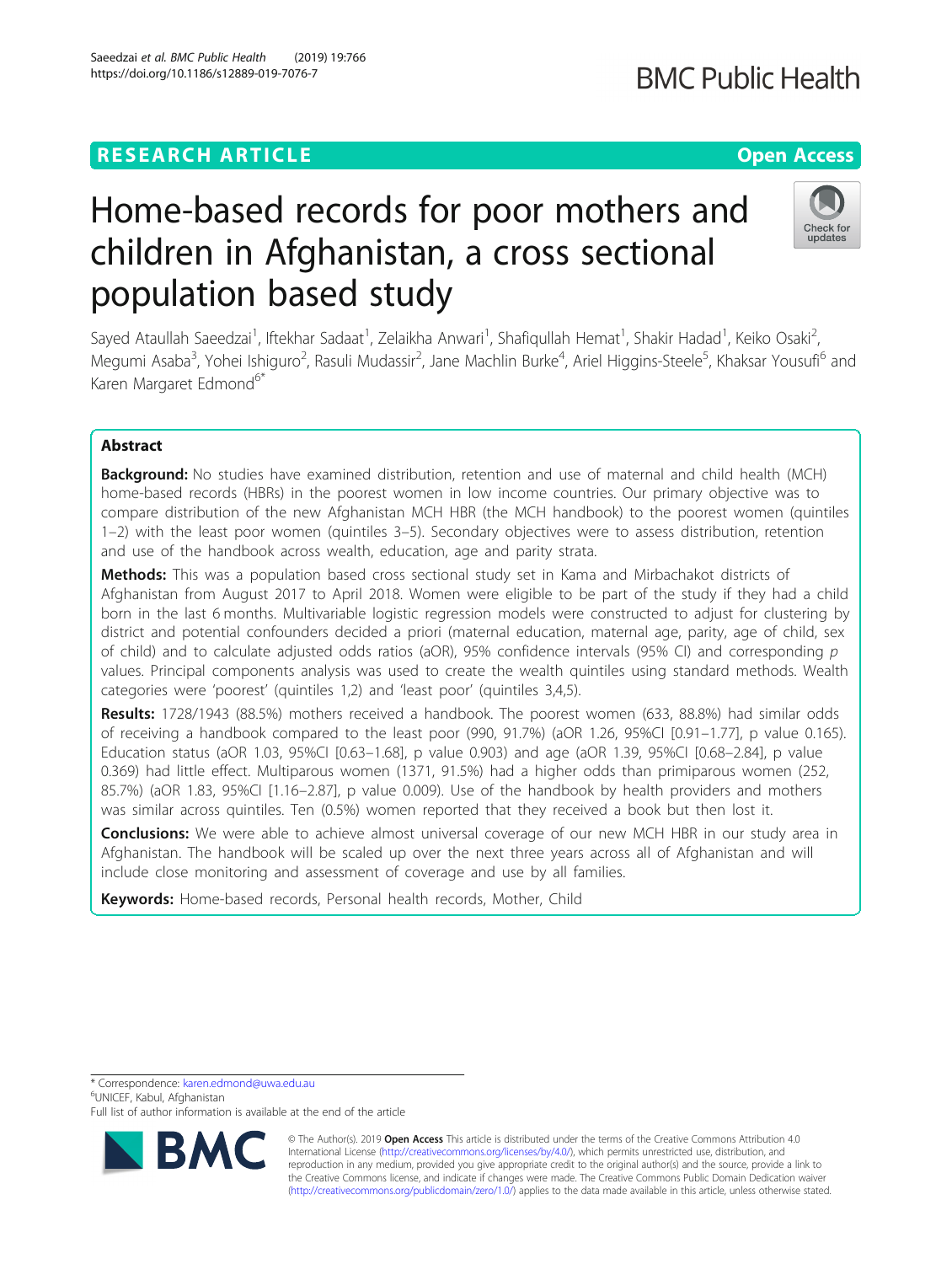## Background

There has been much progress within the Afghanistan health system in the last 15 years. However, Afghanistan still has amongst the worst utilisation of health services in the world. 46 percent of mothers use health services for immunisation and less than 15% mothers use services for growth monitoring or promotion [\[1](#page-9-0)]. Only 48% of women use health facilities for delivery and 17% use clinics for postnatal care  $[1]$  $[1]$ . There is a compelling need for effective interventions that can be used by families in the hardest to reach areas and tools that can empower poor families to use services and take control over children's and mothers' health care [\[2\]](#page-9-0).

Home-based records (HBR) (sometimes called personally controlled, hand held or personal health records) are widely used globally, including in remote areas. They have many different forms including paper and electronic [[3](#page-9-0), [4\]](#page-9-0). Common features of HBRs are ownership by the family not the health service and that they are kept at home. Families are requested to bring the HBR or to provide electronic access to their HBR at health visits [[3,](#page-9-0) [4](#page-9-0)].

Some countries use single 'standalone' HBRs (e.g. vaccination cards, growth monitoring cards, antenatal cards) [[4](#page-9-0)–[12](#page-10-0)]. Advantages include simplicity and low cost. However, many countries use integrated (also called combined) maternal and child health (MCH) HBRs instead [[6\]](#page-9-0). Integrated MCH HBRs include health promotion messages and health records across antenatal care (ANC), delivery, birth registration, postnatal care (PNC), vaccinations, nutritional and early childhood development services [[3](#page-9-0), [5](#page-9-0), [7\]](#page-9-0). In mid 2018, after a series of detailed systematic reviews of MCH HBRs, the World Health Organization (WHO) concluded that MCH-HBRs can improve communication and continuum between health service providers and can improve the communication of important health information to families [\[3,](#page-9-0) [11](#page-10-0)]. However, no studies appear to have been published which have assessed distribution, retention, and use of integrated HBRs, especially in the poorest families in fragile states such as Afghanistan who need them most.

Since January 2016, the Ministry of Public Health in Afghanistan (MoPH), Japan International Cooperation Agency (JICA), United Nations Children's Fund (UNICEF), WHO and other partners have been working together to develop Afghanistan's first ever integrated HBR for maternal and child health (MCH) care (called the MCH handbook). In the first pilot phase two districts were purposively chosen for implementation and evaluation.

Thus, our primary objective was to compare the distribution of the new Afghanistan MCH handbook between poor and less poor women in the two pilot districts. Secondary objectives were to assess retention and to understand if there were important differentials in distribution across specific strata (maternal education, maternal age, parity). We also assessed if there was variation in how health care providers and mothers utilised the handbook across wealth quintiles.

## Methods

## Design

This was a cross sectional, population based study of the implementation of the MCH handbook into routine service delivery in two pilot districts (Kama and Mirbachakot) of Afghanistan. It was conducted over a nine month period from August 2017 to April 2018.

#### Study population

As part of routine service delivery, all women were eligible to receive a handbook if they were pregnant or had a child aged less than 24 months.

Women were eligible to be a respondent in the cross sectional evaluation study if they were married, aged between 15 and 49, had a child born in the past six months and lived permanently in Kama or Mirbachakot district from August 2017 to April 2018.

We restricted the respondent population for the cross sectional evaluation to women with a child less than six months of age because the handbooks had only been distributed for nine months and we wanted to capture as many women with handbooks as possible. There were no exclusions.

#### Study setting

Afghanistan is a mountainous landlocked country with deteriorating security and increasing levels of conflict over the last five years [[13,](#page-10-0) [14](#page-10-0)]. Kama and Mirbachakot districts were purposively chosen for this study to provide health system, access, socio economic and conflict characteristics that are representative of many districts in Afghanistan. Table [1](#page-2-0) displays district profile data.

There are functional hospital and health centres throughout Afghanistan though services can be forced to close by anti-government elements [\[13\]](#page-10-0). The primary health care system includes accredited nurses and doctors who work in subcentres [SHC], basic health centres [BHC], comprehensive health centres [CHC] and national, regional, provincial and district hospitals [[15](#page-10-0)–[17](#page-10-0)]. The doctors and midwives provide all medical tests, medical examinations, ANC, PNC and birthing services in the health facilities. The primary health care system also includes volunteer CHWs who work in 'health posts' (usually their own home in their own villages). CHWs are also trained to provide family planning, maternal and child health promotion education, basic medicines (e.g. oral contraceptives, iron and folic acid, antibiotics, oral rehydration solution) and to refer mothers and children with significant illness and danger signs. CHWs are not accredited to provide medical or birthing services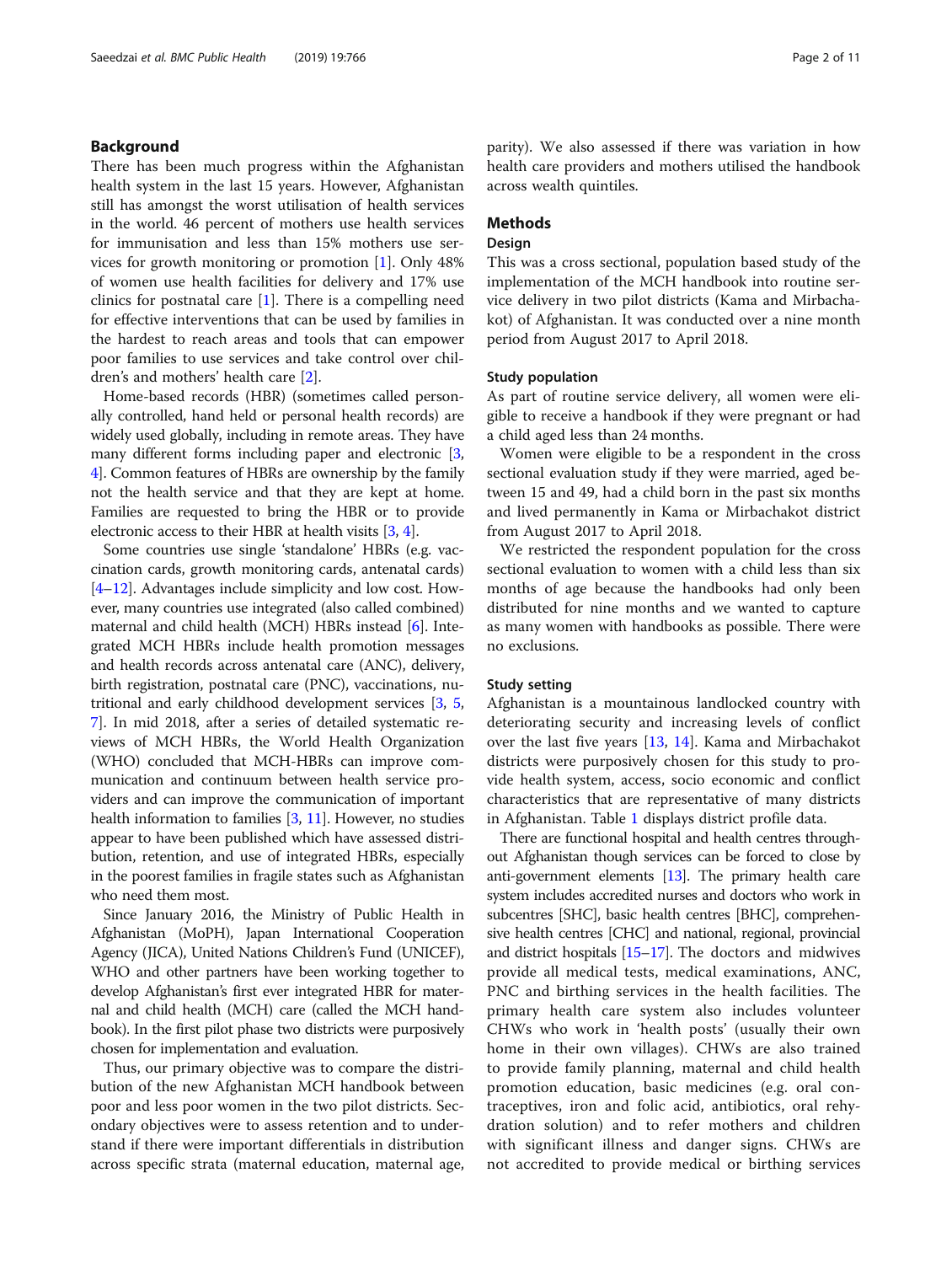### <span id="page-2-0"></span>Table 1 Characteristics of Mirbachakot and Kama districts of Afghanistan from August 2017 to April 2018

|                                                                                                                                     | Mirbachakot    | Kama         |
|-------------------------------------------------------------------------------------------------------------------------------------|----------------|--------------|
| Population <sup>a</sup>                                                                                                             |                |              |
| Total population of district                                                                                                        | 97,631         | 43,164       |
| Number of women of reproductive age                                                                                                 | 19,526         | 8633         |
| Number of children under 1 year                                                                                                     | 3905           | 1727         |
| Access                                                                                                                              |                |              |
| Mountainous district <sup>b</sup>                                                                                                   | No             | <b>No</b>    |
| Remoteness <sup>c</sup>                                                                                                             | Yes            | Yes          |
| Distance in kms from provincial capital                                                                                             | 40             | 50           |
| District security risk <sup>d</sup>                                                                                                 | Medium         | Medium       |
| Sociodemographics <sup>a</sup>                                                                                                      |                |              |
| % reproductive age women in lowest wealth quintile                                                                                  | 16.9%          | 20.1%        |
| % reproductive age women with no education                                                                                          | 49.1%          | 68.5%        |
| % reproductive age women with any contraception use                                                                                 | 26.5%          | 13.3%        |
| % reproductive age women who report difficulties accessing health care                                                              | 50.8%          | 79.7%        |
| Health services <sup>e</sup>                                                                                                        |                |              |
| Total number of fixed health facilities (Sub health centre, basic health centre, comprehensive<br>health centre, district hospital) | 9              | 5            |
| Total population per fixed health facilities                                                                                        | 10,848         | 8638         |
| Number of district hospitals                                                                                                        | 1              | $\mathbf{1}$ |
| Number of comprehensive health centres                                                                                              | 1              |              |
| Number of basic health centres                                                                                                      | 3              | 3            |
| Number of sub health centres                                                                                                        | $\overline{4}$ | $\Omega$     |
| Number of health posts                                                                                                              | 70             | 38           |
| Number of doctors                                                                                                                   | 18             | 7            |
| Number of midwives                                                                                                                  | 24             | 11           |
| Number of vaccinators                                                                                                               | 23             | 14           |
| Number of nutrition counsellors                                                                                                     | $\overline{4}$ | $\mathbf{1}$ |
| Number of community health workers                                                                                                  | 139            | 76           |

<sup>a</sup> Afghanistan Demographic and Health Survey (AfDHS 2015) [[1\]](#page-9-0)<br><sup>b</sup> Mountainous = More than 1800 km elevation at highest point of district. SDES 2016 [[14\]](#page-10-0)<br><sup>c</sup> Remote = District centre more than 2 h by any form of transport months is categorised as low intensity security risk, 25–100 is categorised as moderate intensity security risk and 100+ is categorised as high intensity security risk.

World Bank 2016 [\[13](#page-10-0)]<br><sup>e</sup> Afghanistan Health Management Information System (HMIS 2017) [\[15](#page-10-0)]

which must be provided by accredited doctors and midwives. The CHWs are supervised by paid community health supervisors who provide monthly village based supportive supervision  $[16]$  $[16]$ .

#### MCH handbook implementation

The new Afghanistan MCH handbook records all stages of maternal, newborn, and child health from antenatal care to delivery, birth registration, postnatal care, nutrition counselling, child vaccinations, development, hygiene, growth monitoring, early child development and family planning. It is pictorial with illustrated health promotion

messages and has space for recording ANC, delivery, PNC, immunisation and growth monitoring services. The handbook was printed in Dari and Pashto (the two main local languages). All the health records, illustrations and health promotion messages were directly replicated from existing materials that had been already been focus group tested in Dari and Pashto.

MCH handbook implementation had six components (i) development of the handbook (ie combination of all the standalone materials into the handbook); (ii) revisions to registers, tally sheets, and stock cards; (iii) development of training materials; (iv) training of health care providers;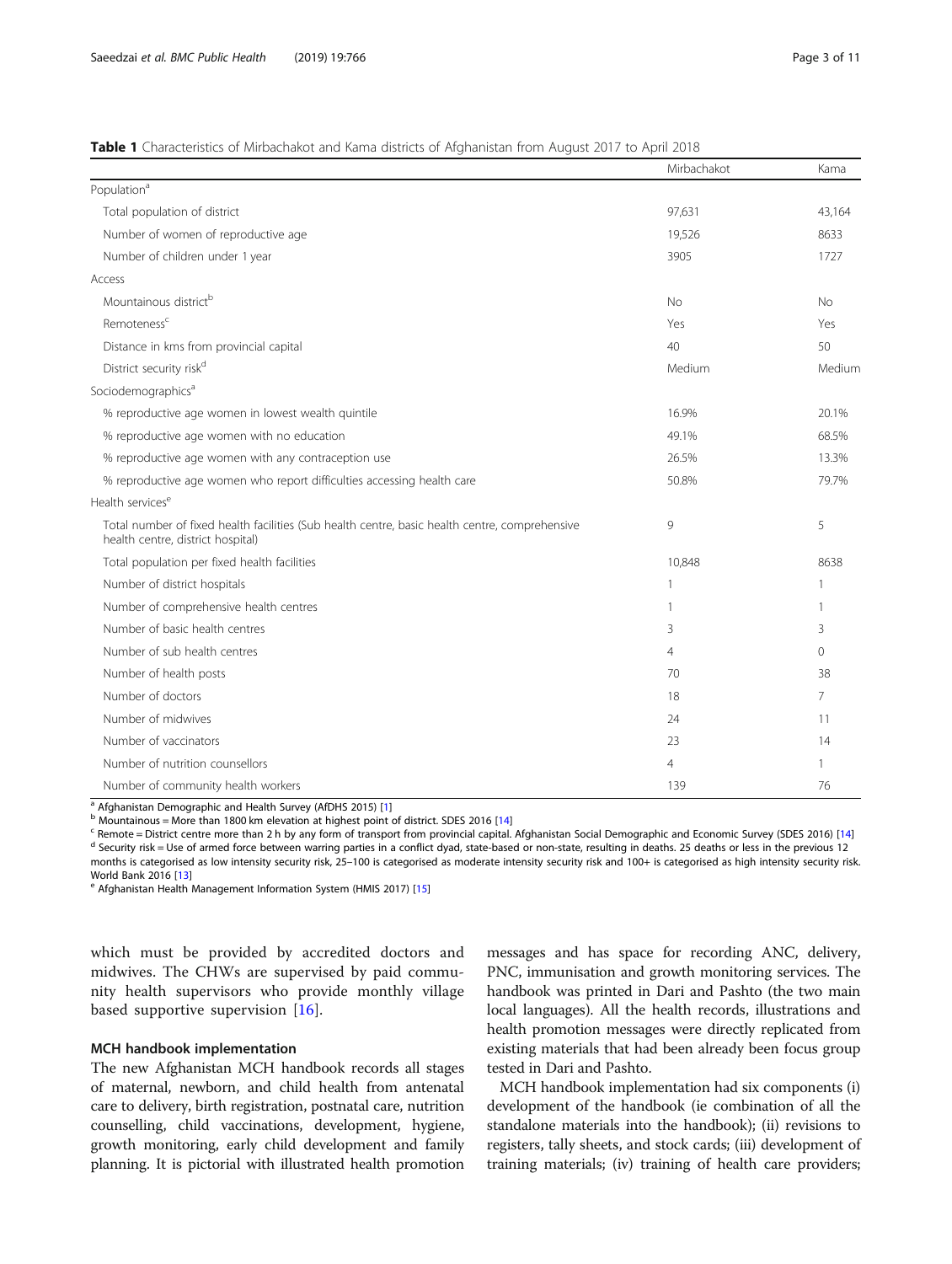(v) distribution of the handbook by the usual MoPH supply chain (ie the same supply chain that was used for the standalone vaccination and ANC cards); and (vi) monitoring and supervision at point of service.

Health provider training focused on the need to: (i) provide the MCH handbook to all pregnant women and families of children under 24 months; (ii) explain the health promotion and record keeping components of the book to families; and (iii) remind families to bring the MCH handbook to all health visits. A total of 150 personnel, both care providers and management staff, were trained in the use of the MCH handbook, i.e. all doctors, midwives, nurses, vaccinators, and nutrition counsellors who work in all eight public health facilities (i.e. 2 district hospitals, 6 primary health centers) in the study area, and relevant provincial and district officers.

The MCH handbook was distributed to families in the two pilot districts (Kama and Mirbachakot) from August 2017 and continues to the present time.

Women received a handbook if they were pregnant or had a child born in the past 24 months. They were able to receive the book when they accessed MCH services (e.g. ANC, facility delivery, PNC, immunisation and growth monitoring). For an estimated 16,086 pregnant women and children aged less than 24 months, 25,500 handbooks were prepared and 21,500 handbooks were distributed by the end of June 2018.

#### Data collection

For data collection, we randomly selected households to be visited in each district using a standard two stage sampling method with probability of selection proportional to size (i.e. random selection of villages followed by random selection of households). The basic sampling frame was obtained from the Health Management Information System (HMIS) which listed the names of the districts, their villages and their population size. Use of the same cooking hearth was used to define a household. Households were selected within the villages using the 'random walk' method [[18](#page-10-0)].

Questionnaire data were collected from eligible mothers during household visits by trained female field workers using a standardised electronic structured questionnaire (Additional file [1\)](#page-9-0). Data were collected on socio economic status, receipt of any HBR and date of receipt. Mothers were also asked if they received any explanation about HBRs at the time of receipt. Mothers were asked if they still had the HBRs and to show them to the interviewer. Mothers were asked if they looked at the illustrations and records and if they would show the HBR to their friends and family. The interviewer checked completion of all data fields in the HBR including child's name and date of birth. Senior supervisors reviewed each questionnaire and 10% of mothers were revisited for data checking.

## Data analysis

Principal components analysis was used to create wealth quintiles using standard methods [\[19\]](#page-10-0). Wealth categories were defined as 'poorest' (quintiles 1,2) and 'least poor' (quintiles 3,4,5). The primary outcome measure was the proportion of 'poor women' (i.e. women in quintiles 1,2) women who reported receiving a MCH handbook in the study area compared to 'least poor women' (i.e. women in quintiles 3,4,5). We calculated that we required a sample size of 1500 women to provide 90% power at a 5% significance level to assess effects on the primary outcome assuming a HBR distribution rate of 50–60% and a 10% difference between poor and least poor families [\[1](#page-9-0)]. This sample size also provided sufficient power for analysis of secondary outcomes. Multivariable logistic regression models were constructed to adjust for clustering by district and potential confounders decided a priori (maternal education, maternal age, parity, age of child when they received the handbook, sex of child) and to calculate adjusted odds ratios (aOR), 95% confidence intervals (95% CI) and corresponding  $p$  values.

Stata version 15.1 was used for all analyses.

## Results

Characteristics of the districts were similar (Table [1](#page-2-0)) including security risk, remoteness, wealth and facility density. 1943 out of 2045 (95%) eligible mothers agreed to participate in the study (1094 Kama, 849 Mirbachakot) (Table [2\)](#page-4-0). Characteristics of women were similar in the two districts. 78.5% (1417) of women had no education, 33.7% (654) were under 25 years of age and 15.7% (304) were primipara. Due to an electronic data collection error, socio economic data were not collected on 7.2% (139) of women. There were no obvious differences in socio demographic variables between women with and without wealth data (Table [3](#page-5-0)).

1728 (88.5%) of the 1943 women who agreed to participate in the study received a handbook. Women reported that they owned their handbooks for a mean 6.1 (sd 2.1) months (Table [4](#page-6-0)). Ten women (0.5%) reported that they had received a book but then lost it (Table [4](#page-6-0), Additional file [2\)](#page-9-0). Seven of these women owned their handbook for 4 months or longer. 32 women (1.6%) received more than one book (Table [4\)](#page-6-0).

Distribution of handbooks was not associated with wealth status (Table [5\)](#page-8-0). The poorest women (quintiles 1–2) (633, 88.8%) had similar odds of receiving a book compared to the least poor women (990, 91.7%) (quintiles 3–5) (adjusted odds ratio [aOR] 1.26, 95%CI 0.91– 1.77), p value 0.165) (Table [5](#page-8-0)).

Distribution of the handbooks was not associated with maternal education level (Table [5](#page-8-0)). Women with no education (1269, 90.1%) had similar odds of receiving a book compared to women who received at least primary (272,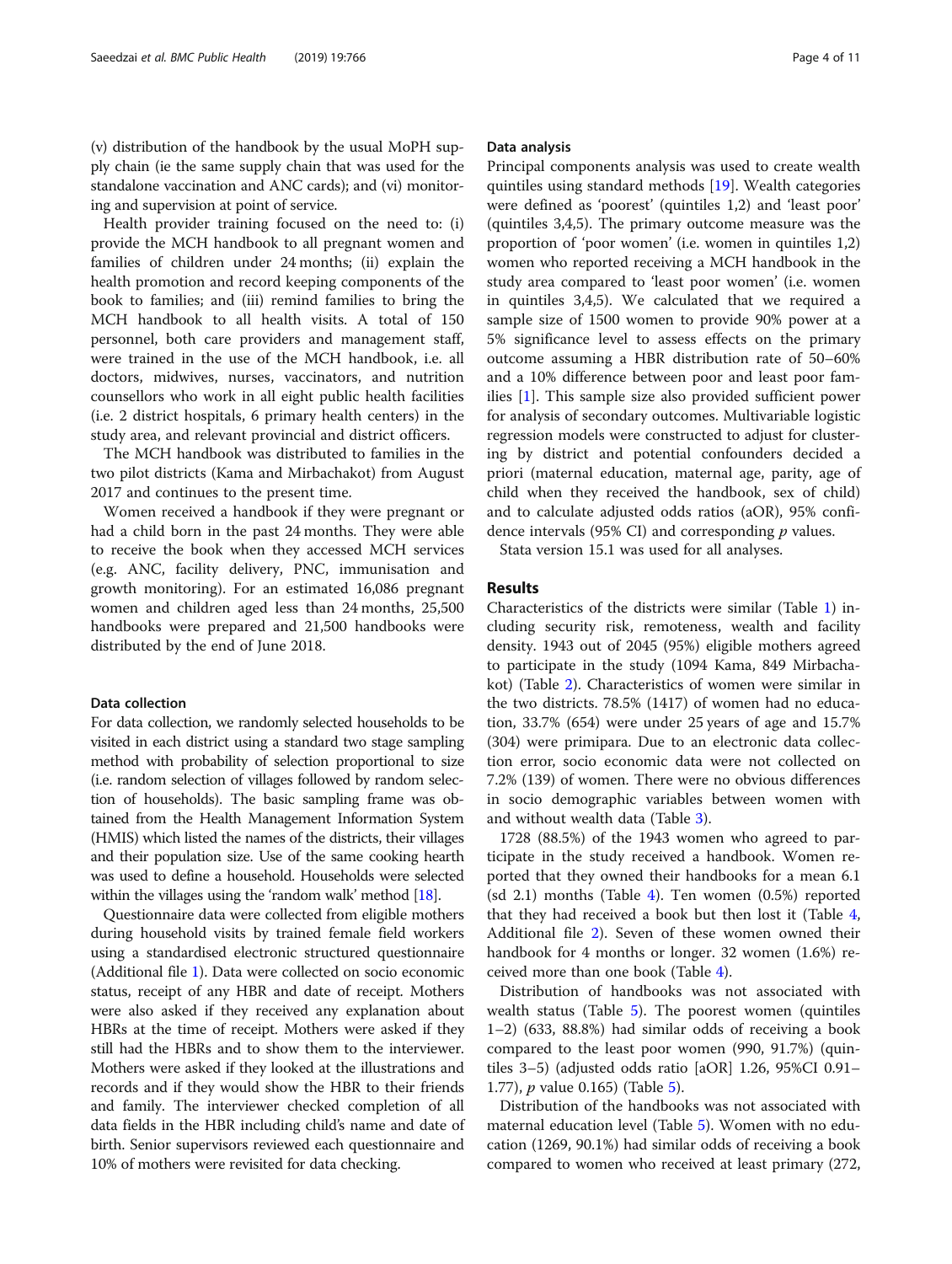<span id="page-4-0"></span>

| <b>Table 2</b> Characteristics of MCH handbook respondents in |
|---------------------------------------------------------------|
| Mirbachakot and Kama districts of Afghanistan from August     |
| 2017 to April 2018                                            |

|                                | Mirbachakot<br>$(n = 849)$ | Kama<br>$(n = 1094)$ | Total<br>$(n = 1943)$ |
|--------------------------------|----------------------------|----------------------|-----------------------|
| Wealth categories <sup>a</sup> |                            |                      |                       |
| Poorest                        | 280 (32.9%)                | 442 (40.4%)          | 722 (37.3%)           |
| Least poor                     | 567 (67.7%)                | 515 (47.1%)          | 1082 (55.7%)          |
| Not known                      | $2(0.3\%)$                 | 137 (12.5%)          | 139 (7.2%)            |
| Wealth quintile <sup>b</sup>   |                            |                      |                       |
| Poorest [1]                    | 137 (16.1%)                | 224 (20.5%)          | 361 (18.7%)           |
| 2                              | 143 (16.8%)                | 218 (19.9%)          | 361 (18.6%)           |
| 3                              | 169 (19.9%)                | 192 (17.6%)          | 361 (18.6%)           |
| 4                              | 246 (29.0%)                | 115 (10.5%)          | 361 (18.6%)           |
| Least poor [5]                 | 152 (17.9%)                | 208 (19.0%)          | 360 (18.5%)           |
| Not known                      | 2(0.24%)                   | 137 (12.5%)          | 139 (7.2%)            |
| Maternal education             |                            |                      |                       |
| No education                   | 597 (70.3%)                | 927 (84.7%)          | 1524 (78.4%)          |
| Primary                        | 101 (11.9%)                | 48 (4.4%)            | 149 (7.7%)            |
| Secondary+                     | 107 (12.6%)                | 63 (5.8%)            | 170 (8.8%)            |
| Not known                      | 44 (5.2%)                  | 56 (5.1%)            | 100 (5.2%)            |
| Maternal age                   |                            |                      |                       |
| 16-19y                         | 40 (4.7%)                  | 34 (3.1%)            | 74 (3.8%)             |
| 20-24y                         | 279 (32.9%)                | 301 (27.5%)          | 580 (29.9%)           |
| 25-29y                         | 271 (31.9%)                | 269 (24.6%)          | 540 (27.8%)           |
| 30-34y                         | 171 (20.1%)                | 260 (23.8%)          | 431 (22.2%)           |
| $35 + y$                       | 88 (10.4%)                 | 230 (21.0%)          | 318 (16.4%)           |
| Parity                         |                            |                      |                       |
| 1                              | 162 (19.1%)                | 142 (13.0%)          | 304 (15.7%)           |
| $2 - 6$                        | 588 (69.3%)                | 702 (64.2%)          | 1290 (66.4%)          |
| $7+$                           | 99 (11.7%)                 | 250 (22.9%)          | 349 (18.0%)           |
| Age of child                   |                            |                      |                       |
| < 1 m                          | 101 (11.9%)                | 4 (0.37%)            | 105 (5.4%)            |
| 1 m                            | 151 (17.8%)                | 118 (10.8%)          | 269 (13.8%)           |
| 2 m                            | 110 (13.0%)                | 101 (9.2%)           | 211 (10.9%)           |
| 3 <sub>m</sub>                 | 106 (12.5%)                | 140 (12.8%)          | 246 (12.7%)           |
| 4 m                            | 84 (9.9%)                  | 145 (13.3%)          | 229 (11.8%)           |
| 5 <sub>m</sub>                 | 85 (10.0%)                 | 165 (15.1%)          | 250 (12.9%)           |
| 6 m                            | 212 (25.0%)                | 421 (38.5%)          | 633 (32.6%)           |
| Sex of child                   |                            |                      |                       |
| Female                         | 412 (48.5%)                | 529 (48.4%)          | 941 (48.4%)           |
| Male                           | 437 (51.5%)                | 565 (51.7%)          | 1002 (51.6%)          |

MCH maternal and child health

<sup>a</sup>Wealth category = poorest = quintiles 1,2; least poor = quintiles 3,4,5

<sup>b</sup> Quintiles calculated using principal components analysis [[19\]](#page-10-0)

91.5%) and secondary (143 (91.7%) level education (aOR 1.03, 95%CI [0.63–1.68], p value 0.903). Distribution of the handbooks was also not associated with maternal age (Table [5](#page-8-0)). Women aged 16–19 years (63, 85.1%) had similar odds of receiving a book compared to older women aged 20 years and above (1560, 90.8%) (aOR 1.39, 95%CI [0.68–2.84], p value 0.369).

However, there were small but significant differences in some other variables. Multiparous women (1371, 91.5%) had a higher odds of receiving a handbook than primiparous women (252, 85.7%) (aOR 1.83, 95%CI  $[1.16-2.87]$ , p value 0.009). Also mothers with male infants had a higher odds of receiving a handbook than mothers with female infants (aOR 1.53, 95%CI [1.10– 2.12], p value 0.011) (Table [5](#page-8-0)).

The majority of health records were completed ranging from vaccination (birth dose polio vaccine [96.0%, 1551] to birth weight [63.6%, 1027] (Table [4\)](#page-6-0). 1490 (92.3%) mothers reported that the health provider explained the purpose of the handbook. However, only 781 (48.4%) mothers reported that the health provider said she should bring the handbook to all health visits. Similar proportions were reported for poor and least poor mothers (Table [4\)](#page-6-0).

1564 (91.0%) mothers reported that they used the handbook for at least one specific purpose. The most common reason was to look at the illustrations (80.5%, 1383). 1371 (79.8%) reported that they took the handbook to all health visits. In contrast, only 847 (49.3%) used the book to read health care messages and 912 (53.1%) used the book to review their own or their child's health records. Use was slightly lower (82.4%, 521/632) in poor compared to least poor mothers (95.6%, 939/982) (Table [4](#page-6-0)). Use appeared similar in non educated (90.2% 1210/1341) and educated (93.7% 267/ 285) mothers.

## **Discussion**

We were able to achieve almost universal coverage of the integrated MCH HBR in our study area in Afghanistan. We achieved 89% distribution in the poorest and 92% distribution in the least poor mothers. Mothers with no education (90%), young mothers (85%) and primiparous (85%) mothers also had high coverage. Retention of handbooks was encouragingly high (99%), only ten women misplaced or lost their books.

To our knowledge, this is the first study of the distribution, retention and use of HBRs in the poorest women in both low and high income countries and also the first from a conflict affected country. In particular, there have been no studies that assessed effects of integrated HBRs on distribution, retention (i.e. mothers not 'losing the HBRs') and use at the 'point of care' (i.e. mothers remembering to bring the records to the clinic or hospital)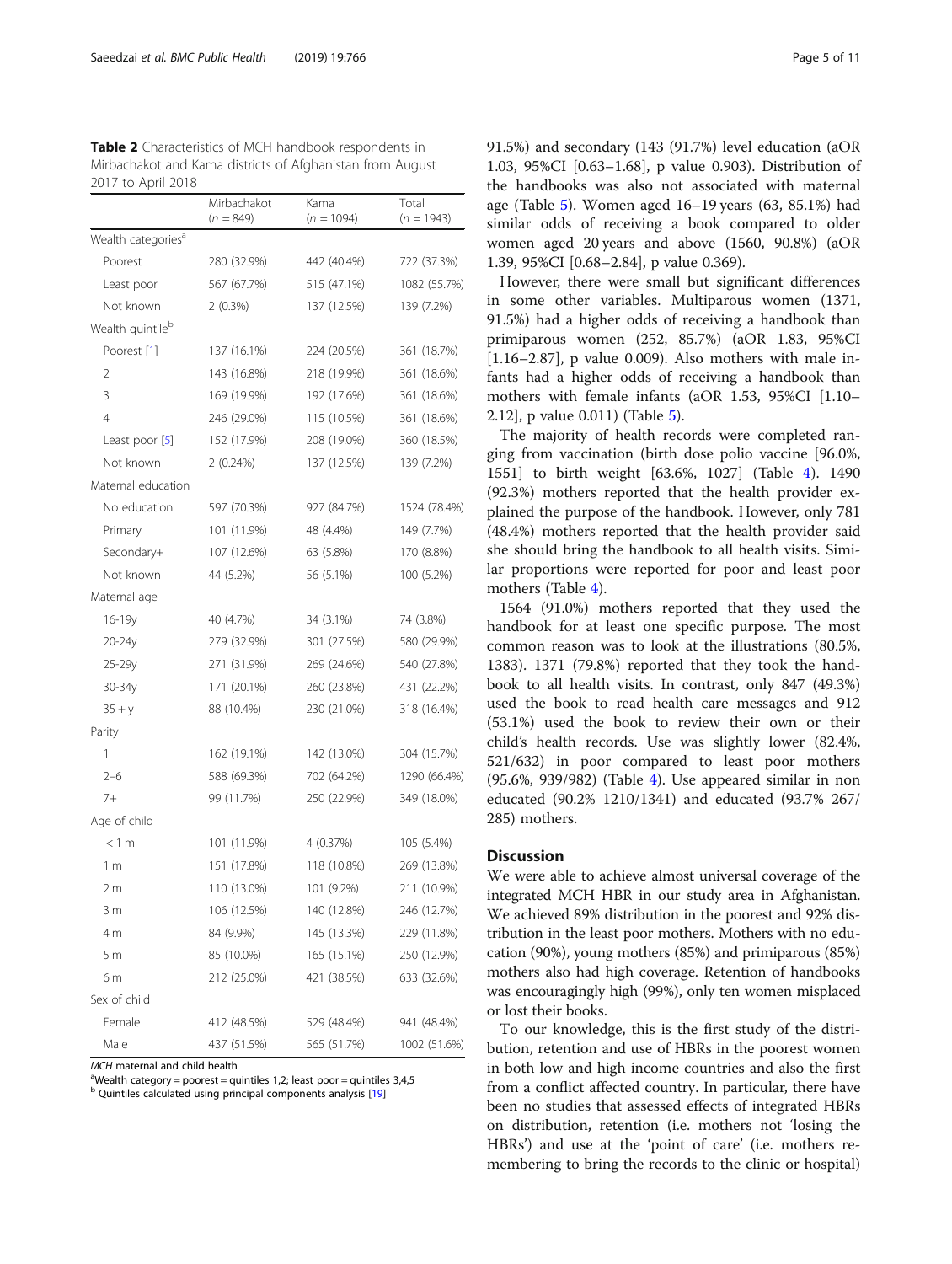|                              | Poorest     | Least poor   | Total in wealth status known | Wealth status not known | Total        |
|------------------------------|-------------|--------------|------------------------------|-------------------------|--------------|
|                              | $(n = 722)$ | $(n = 1082)$ | $(n = 1804)$                 | $(n = 139)$             | $(n = 1943)$ |
| Wealth quintile <sup>a</sup> |             |              |                              |                         |              |
| Lowest quintile 1            | 361 (50.0%) | $0(0.0\%)$   | 361 (20.0%)                  | $0(0.0\%)$              | 361 (18.6%)  |
| 2                            | 361 (50.0%) | $0(0.0\%)$   | 361 (20.0%)                  | $0(0.0\%)$              | 361 (18.6%)  |
| 3                            | $0(0.0\%)$  | 361 (33.6%)  | 361 (20.0%)                  | $0(0.0\%)$              | 361 (18.6%)  |
| $\overline{4}$               | $0(0.0\%)$  | 361 (33.6%)  | 361 (20.0%)                  | $0(0.0\%)$              | 361 (18.6%)  |
| Highest quintile 5           | $0(0.0\%)$  | 360 (33.3%)  | 360 (19.8%)                  | $0(0.0\%)$              | 360 (18.5%)  |
| Not known                    | $0(0.0\%)$  | $0(0.0\%)$   | $0(0.0\%)$                   | 139 (100.0%)            | 139 (7.2%)   |
| Maternal education           |             |              |                              |                         |              |
| No education                 | 612 (84.8%) | 805 (74.4%)  | 1417 (78.5%)                 | 107 (77.0%)             | 1524 (78.4%) |
| Primary                      | 39 (5.4%)   | 103 (9.5%)   | 142 (7.9%)                   | 7 (5.0%)                | 149 (7.7%)   |
| Secondary+                   | 37 (5.1%)   | 121 (11.2%)  | 158 (8.8%)                   | 12 (8.6%)               | 170 (8.8%)   |
| Not known                    | 34 (4.7%)   | 53 (4.9%)    | 87 (4.8%)                    | 13 (9.4%)               | 100 (5.2%)   |
| Maternal age                 |             |              |                              |                         |              |
| $16 - 19y$                   | 32 (4.4%)   | 42 (3.9%)    | 74 (4.1%)                    | $0(0.0\%)$              | 74 (3.8%)    |
| $20-24y$                     | 199 (27.6%) | 355 (32.8%)  | 554 (30.7%)                  | 26 (18.7%)              | 580 (29.9%)  |
| $25 - 29y$                   | 189 (26.2%) | 319 (29.5%)  | 508 (28.2%)                  | 32 (23.0%)              | 540 (27.8%)  |
| 30-34y                       | 174 (24.1%) | 205 (19.0%)  | 379 (21.0%)                  | 52 (37.4%)              | 431 (22.2%)  |
| $35 + y$                     | 128 (17.7%) | 161 (14.9%)  | 289 (16.0%)                  | 29 (20.9%)              | 318 (16.4%)  |
| Parity                       |             |              |                              |                         |              |
| $\mathbf{1}$                 | 145 (20.1%) | 152 (14.1%)  | 197 (10.9%)                  | $7(5.0\%)$              | 304 (15.7%)  |
| $2 - 6$                      | 469 (65.0%) | 732 (67.7%)  | 1201 (66.6%)                 | 89 (64.0%)              | 1290 (66.4%) |
| $7+$                         | 108 (15.0%) | 198 (18.3%)  | 306 (17.0%)                  | 43 (30.9%)              | 349 (18.0%)  |
| Age of child                 |             |              |                              |                         |              |
| < 1 m                        | 41 (5.7%)   | 64 (5.9%)    | 105 (5.8%)                   | $0(0.0\%)$              | 105 (5.4%)   |
| 1 <sub>m</sub>               | 106 (14.7%) | 144 (13.3%)  | 250 (13.9%)                  | 19 (13.7%)              | 269 (13.8%)  |
| 2 <sub>m</sub>               | 92 (12.7%)  | 108 (10.0%)  | 200 (11.1%)                  | 11 (7.9%)               | 211 (10.9%)  |
| 3m                           | 87 (12.1%)  | 138 (12.8%)  | 225 (12.5%)                  | 21 (15.1%)              | 246 (12.7%)  |
| 4 m                          | 68 (9.4%)   | 142 (13.1%)  | 210 (11.6%)                  | 19 (13.7%)              | 229 (11.8%)  |
| 5m                           | 95 (13.2%)  | 135 (12.9%)  | 230 (12.7%)                  | 20 (14.4%)              | 250 (12.9%)  |
| 6 m                          | 233 (32.3%) | 351 (32.4%)  | 584 (32.4%)                  | 49 (35.3%)              | 633 (32.6%)  |
| Sex of child                 |             |              |                              |                         |              |
| Female                       | 335 (46.4%) | 517 (47.8%)  | 852 (47.2%)                  | 89 (64.0%)              | 941 (48.4%)  |
| Male                         | 387 (53.6%) | 565 (52.2%)  | 952 (52.8%)                  | 50 (36.0%)              | 1002 (51.6%) |

<span id="page-5-0"></span>Table 3 Characteristics of MCH handbook respondents according to maternal wealth status in Mirbachakot and Kama districts of Afghanistan from August 2017 to April 2018

MCH Maternal and child health

<sup>a</sup>Wealth category = poorest = quintiles 1,2; least poor = quintiles 3,4,5

[[3\]](#page-9-0). There have also been no studies from fragile countries and no studies which included the poorest families who need them most.

Twenty seven quasi- and non- randomised studies implemented in high [\[8](#page-10-0)], middle [[5](#page-9-0)] and low [\[2\]](#page-9-0) income countries have examined the effectiveness of MCH HBRs [[3](#page-9-0), [20](#page-10-0)]. Most of these studies reported that families who received HBRs had better use of MCH services compared to families who received usual care services without HBRs.

Impacts included improved immunization, infant feeding, nutrition and early child development services and practices [[3](#page-9-0)]. Improved information sharing between health care providers and families was also reported [\[3\]](#page-9-0). However, there have been only two randomised controlled trials which have reported on availability of MCH records at the point of care (i.e. mothers not losing their books and remembering to bring their books to the clinic) [\[20](#page-10-0)–[23\]](#page-10-0). These studies reported that availability of MCH records was 20–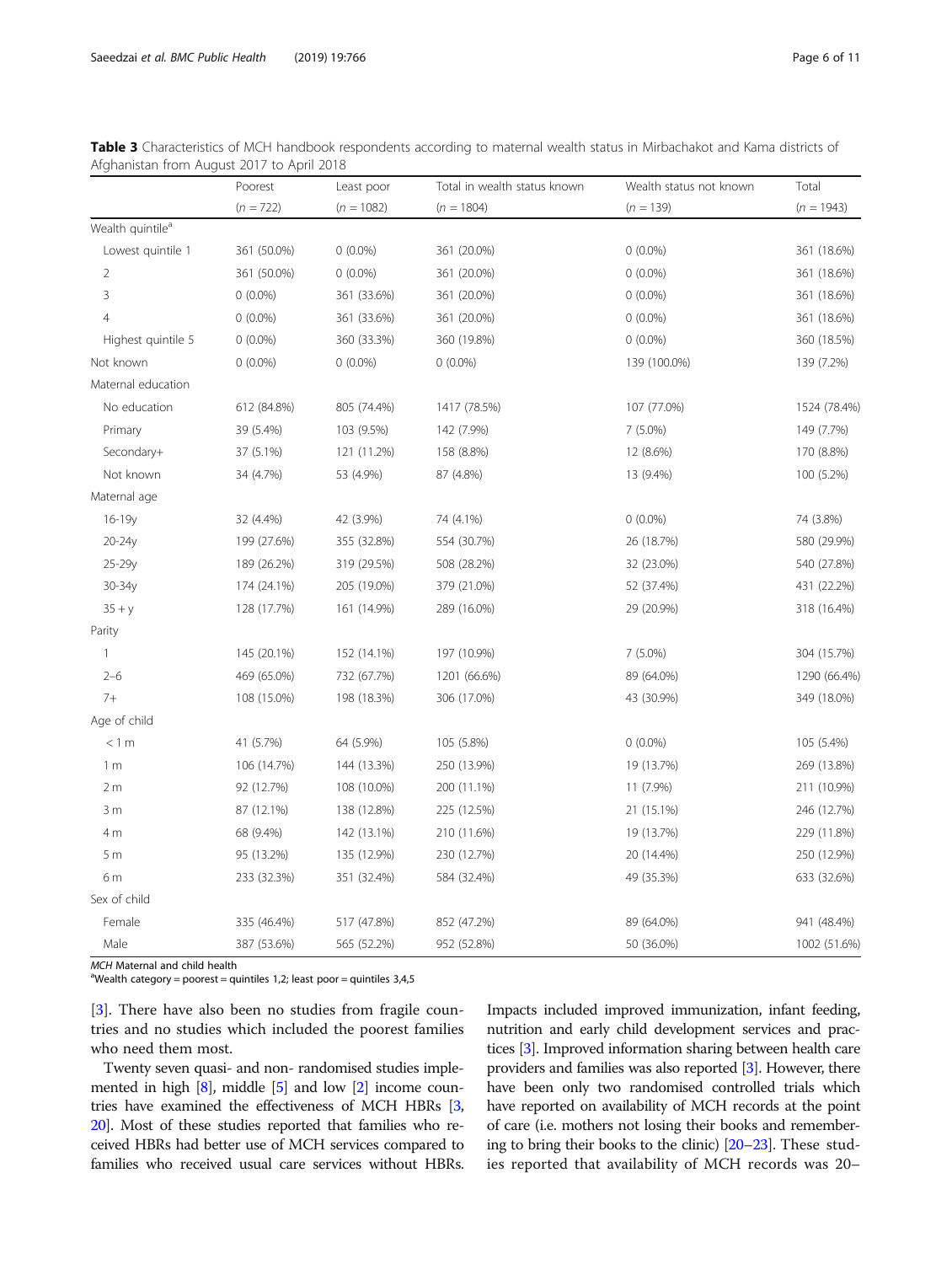<span id="page-6-0"></span>Table 4 MCH handbook distribution and use according to maternal wealth status in Mirbachakot and Kama districts of Afghanistan from August 2017 to April 2018

|                                                                            | Poorest <sup>a</sup> | Least poor <sup>d</sup> | Total in wealth<br>status known | Wealth status<br>not known | Total            |
|----------------------------------------------------------------------------|----------------------|-------------------------|---------------------------------|----------------------------|------------------|
| MCH handbook distribution                                                  | $(n = 722)$          | $(n = 1082)$            | $(n = 1804)$                    | $(n = 139)$                | $(n = 1943)$     |
| Received and retained                                                      | 632 (87.5%)          | 982 (90.8%)             | 1614 (89.5%)                    | 104 (74.8%)                | 1718 (88.4%)     |
| Received but lost                                                          | $1(0.1\%)$           | $8(0.7\%)$              | $9(0.5\%)$                      | $1(0.7\%)$                 | 10 (0.5%)        |
| Did not receive                                                            | 80 (11.1%)           | 90 (8.3%)               | 170 (9.4%)                      | 34 (24.5%)                 | 204 (10.5%)      |
| Not known                                                                  | 9(1.3%)              | $2(0.2\%)$              | $11(0.6\%)$                     | $0(0\%)$                   | $11(0.6\%)$      |
| Number of MCH handbooks received                                           | $(n = 722)$          | $(n = 1082)$            | $(n = 1804)$                    | $(n = 139)$                | $(n = 1943)$     |
| 1                                                                          | 620 (85.9%)          | 962 (88.9%)             | 1582 (87.7%)                    | 103 (74.1%)                | 1685 (86.7%)     |
| 2                                                                          | $8(1.1\%)$           | 21 (1.9%)               | 29 (1.6%)                       | 1(0.7%)                    | 30 (1.5%)        |
| 3                                                                          | $1(0.1\%)$           | $1(0.1\%)$              | $2(0.1\%)$                      | $0(0.0\%)$                 | $2(0.1\%)$       |
| Did not receive                                                            | 13 (1.8%)            | $8(0.7\%)$              | 21 (1.2%)                       | 1(0.7%)                    | 22 (1.1%)        |
| Not known                                                                  | 80 (11.1%)           | 90 (8.3%)               | 170 (9.4%)                      | 34 (24.5%)                 | 204 (10.5%)      |
| Months owned MCH handbook                                                  | $(n = 632)$          | $(n = 982)$             | $(n = 1614)$                    | $(n = 104)$                | $(n = 1718)^{b}$ |
| 1 month                                                                    | 24 (3.8%)            | 29 (3.0%)               | 53 (3.3%)                       | $2(1.9\%)$                 | 55 (3.2%)        |
| 2 months                                                                   | 48 (7.6%)            | 58 (5.9%)               | 106 (6.6%)                      | 5(4.8%)                    | 111 (6.5%)       |
| 3 months                                                                   | 24 (3.8%)            | 30 (3.1%)               | 54 (3.4%)                       | 14 (13.5%)                 | 68 (4.0%)        |
| 4 months                                                                   | 45 (7.1%)            | 57 (5.8%)               | 102 (6.3%)                      | 16 (15.4%)                 | 118 (6.9%)       |
| 5 months                                                                   | 63 (10.0%)           | 92 (9.4%)               | 155 (9.6%)                      | 12 (11.5%)                 | 167 (9.7%)       |
| 6 months                                                                   | 81 (12.8%)           | 123 (12.5%)             | 204 (12.6%)                     | 6(5.8%)                    | 210 (12.2%)      |
| 7 months                                                                   | 85 (13.5%)           | 193 (19.7%)             | 278 (17.2%)                     | 13 (12.5%)                 | 291 (16.9%)      |
| 8+ months                                                                  | 189 (29.9%)          | 348 (35.4%)             | 537 (33.3%)                     | 27 (26.0%)                 | 564 (32.8%)      |
| Not known                                                                  | 73 (11.6%)           | 52 (5.3%)               | 125 (7.7%)                      | 9(8.7%)                    | 134 (7.8%)       |
| Mean (sd)                                                                  | 5.87(2.2)            | 6.23(2.01)              | 6.10(2.09)                      | 5.48(2.13)                 | 6.06(2.09)       |
| Median (igr)                                                               | $6(4-8)$             | $7(5-8)$                | $7(5-8)$                        | $5(4-8)$                   | $7(5-8)$         |
| Completion of records by health provider                                   | $(n = 632)$          | $(n = 982)$             | $(n = 1614)$                    | $(n = 104)$                | $(n = 1718)^d$   |
| Name of child                                                              | 574 (90.8%)          | 787 (80.1%)             | 1361 (84.3%)                    | 100 (96.2%)                | 1426 (83.0%)     |
| Date of birth of child                                                     | 564 (89.2%)          | 762 (77.6%)             | 1326 (82.2%)                    | 102 (98.1%)                | 1463 (85.2%)     |
| Any ANC visits                                                             | 501 (79.3%)          | 607 (61.8%)             | 1108 (68.7%)                    | 90 (86.5%)                 | 1198 (69.7%)     |
| Any PNC visits                                                             | 496 (78.5%)          | 623 (63.4%)             | 1119 (69.0%)                    | 79 (76.0%)                 | 1198 (69.7%)     |
| Birth polio vaccine                                                        | 605 (95.7%)          | 946 (96.3%)             | 1551 (96.0%)                    | 103 (99.0%)                | 1654 (96.3%)     |
| First pentavalent vaccine                                                  | 569 (90.0%)          | 800 (81.5%)             | 1369 (84.8%)                    | 92 (88.5%)                 | 1461 (85.0%)     |
| Birth weight                                                               | 471 (74.5%)          | 556 (56.6%)             | 1027 (63.6%)                    | 97 (93.3%)                 | 1124 (65.4%)     |
| Growth chart curve                                                         | 480 (76.0%)          | 590 (60.1%)             | 1070 (66.3%)                    | 101 (97.1%)                | 1171 (68.2%)     |
| Information communicated to mother<br>by health provider                   | $(n = 632)$          | $(n = 982)$             | $(n = 1614)$                    | $(n = 104)$                | $(n = 1718)^{b}$ |
| About purpose of the handbook                                              | 600 (94.9%)          | 890 (90.6%)             | 1490 (92.3%)                    | 93 (89.4%)                 | 1583 (92.1%)     |
| That the mother should bring the<br>handbook with her to all health visits | 309 (48.9%)          | 472 (48.1%)             | 781 (48.4%)                     | 75 (72.1%)                 | 856 (49.8)       |
| Use of MCH handbook by mother                                              | $(n = 632)$          | $(n = 982)$             | $(n = 1614)$                    | $(n = 104)$                | $(n = 1718)^{b}$ |
| Read the health care messages                                              | 248 (39.2%)          | 561 (57.1%)             | 809 (50.1%)                     | 38 (36.5%)                 | 847 (49.3%)      |
| Reviewed own or child's health records                                     | 329 (52.1%)          | 501 (51.0%)             | 830 (51.4%)                     | 82 (78.9%)                 | 912 (53.1%)      |
| Showed to family members, friends or neighbours                            | 419 (66.3%)          | 738 (75.2%)             | 1157 (71.7%)                    | 102 (98.1%)                | 1259 (73.3%)     |
| Took to visits with health care workers                                    | 462 (73.1%)          | 813 (82.8%)             | 1275 (79.0%)                    | 96 (92.3%)                 | 1371 (79.8%)     |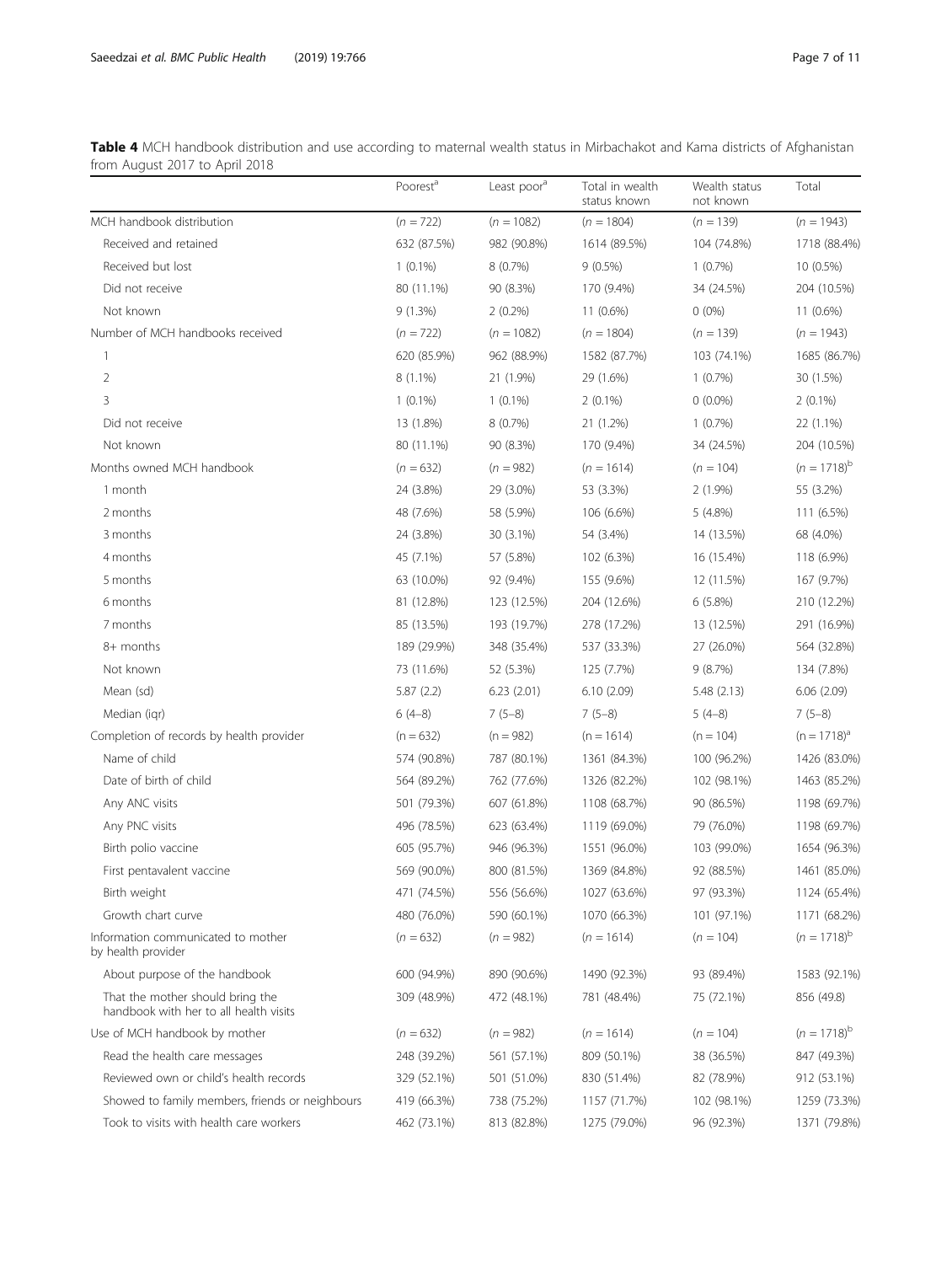|                                                 | Poorest <sup>d</sup> | Least poor <sup>®</sup> | Total in wealth<br>status known | Wealth status<br>not known | Гоtal        |
|-------------------------------------------------|----------------------|-------------------------|---------------------------------|----------------------------|--------------|
| Looked at the illustrations                     | 487 (77.1%)          | 798 (81.3%)             | 1285 (79.6%)                    | 98 (94.2%)                 | 1383 (80.5%) |
| Used for at least one specific purpose as above | 521 (82.4%)          | 939 (95.6%)             | 1460 (90.5%)                    | 104 (100.0%)               | 1564 (91.0%) |

Table 4 MCH handbook distribution and use according to maternal wealth status in Mirbachakot and Kama districts of Afghanistan from August 2017 to April 2018 (Continued)

MCH Maternal and child health, ANC antenatal care, PNC postnatal care

<sup>a</sup>Wealth category = poorest = quintiles 1,2; least poor = quintiles 3,4,5

b In all 1718 women who received and retained the handbook

30% higher in women who received HBRs compared to women who received usual care services without HBRs. However, the individual and pooled results were not statistically significant (pooled RR 0.38, 95% CI 0.04 to 3.84) and both studies were conducted in high income countries [\[20](#page-10-0)–[23](#page-10-0)].

Cross-sectional Demographic and Health Survey (DHS) studies, have also been published [[9\]](#page-10-0). Low rates (30–60%) of retention of HBRs were reported across the 180 DHS surveys that were assessed. It is encouraging that retention in our study was higher (88% than those DHS studies and the recent Afghanistan DHS report of 56% in 2015) [\[1](#page-9-0)]. However, it is important to note that our study included mothers of children under 6 months while the DHS surveys include children aged 12–23 months only. In addition, our study was conducted only 9 months after distribution commenced and longer term follow up of our study is needed. All 10 women who lost their book in our study had held the book for over 4 months.

It is encouraging that we detected no differential in distribution or retention by wealth quintile. DHS data indicate a 'dose response' in vaccine card retention i.e. as poverty level increases the proportion of families with who retain vaccination cards decrease [\[1\]](#page-9-0). Indeed, the latest Afghanistan DHS reported vaccination card retention of 49% in the poorest and 69% in the least poor quintile, compared to 88% in the poorest and 91% in the least poor quintile in our study [[1\]](#page-9-0). No other studies, to our knowledge, have assessed distribution and retention of HBRs in the poorest families.

It is also encouraging that distribution was 90% in women with no education and 85% in young women aged 16–19 years. We found that distribution was 1.8 fold lower in primiparous (86%) than multiparous women (92%); and mothers with female infants (89%) were 1.5 times less likely to receive a handbook than mothers with male infants (92%). However, the absolute differences were small in these analyses and the findings could be due to chance alone. We will monitor these issues closely during our scale up phase through to 2021.

Completion of demographic information and vaccination records by health providers was much better than completion of growth monitoring and midwifery care. 96% completed the polio birth dose, 80% completed name and date of birth of the child and 92% of health providers explained the purpose of the handbook. However, only 64% completed birth weight and 69% completed ANC records. Similar findings were observed for both poor and least poor mothers. In addition, only 48% of health providers told the mothers to bring the handbook to health visits. It is well known that health providers use HBRs poorly in both high and low income countries [\[3,](#page-9-0) [8,](#page-10-0) [12](#page-10-0), [24](#page-10-0)]; but our findings still show that there are many missed opportunities for providing health care for mothers and children who live in our study area. Improved training of health care providers on all parts of MCH handbook service provision is essential.

Ninety percent of mothers reported that they used the MCH handbook for at least one specific purpose. Given the low rates of literacy it was not surprising that the most common reason was to look at illustrations (80%) and only 50% read the health care messages. It is encouraging that 78% took the handbook to health visits and 73% showed it to family and friends. Similar utilisation was reported by poor and non educated mothers.

Interestingly, similar findings are reported from qualitative studies [[11,](#page-10-0) [21](#page-10-0)]. These qualitative studies indicate that integrated HBRs are more highly valued and 'remembered' by mothers and health service providers than 'stand alone' records because the same source of health information is repeatedly used across the antenatal, postnatal and infant life course [[11](#page-10-0), [21](#page-10-0)].

There were many challenges in implementing our study due to conflict and closure of health facilities. However, in Afghanistan there is a robust supply chain for vaccination, ANC, PNC, family planning and nutritional commodities and a well functioning (mainly paper based) HMIS [\[16](#page-10-0), [25](#page-10-0)]. This system was used successfully for the distribution of the MCH handbook in this pilot study and we will continue to use these tools during the scale up phase.

Our study did have limitations. it was cross sectional and our districts were purposively chosen to provide generalisability in Afghanistan. All health service utilization data were self-reported and were not verified due to logistic reasons. However any misclassification should have been non-differential across wealth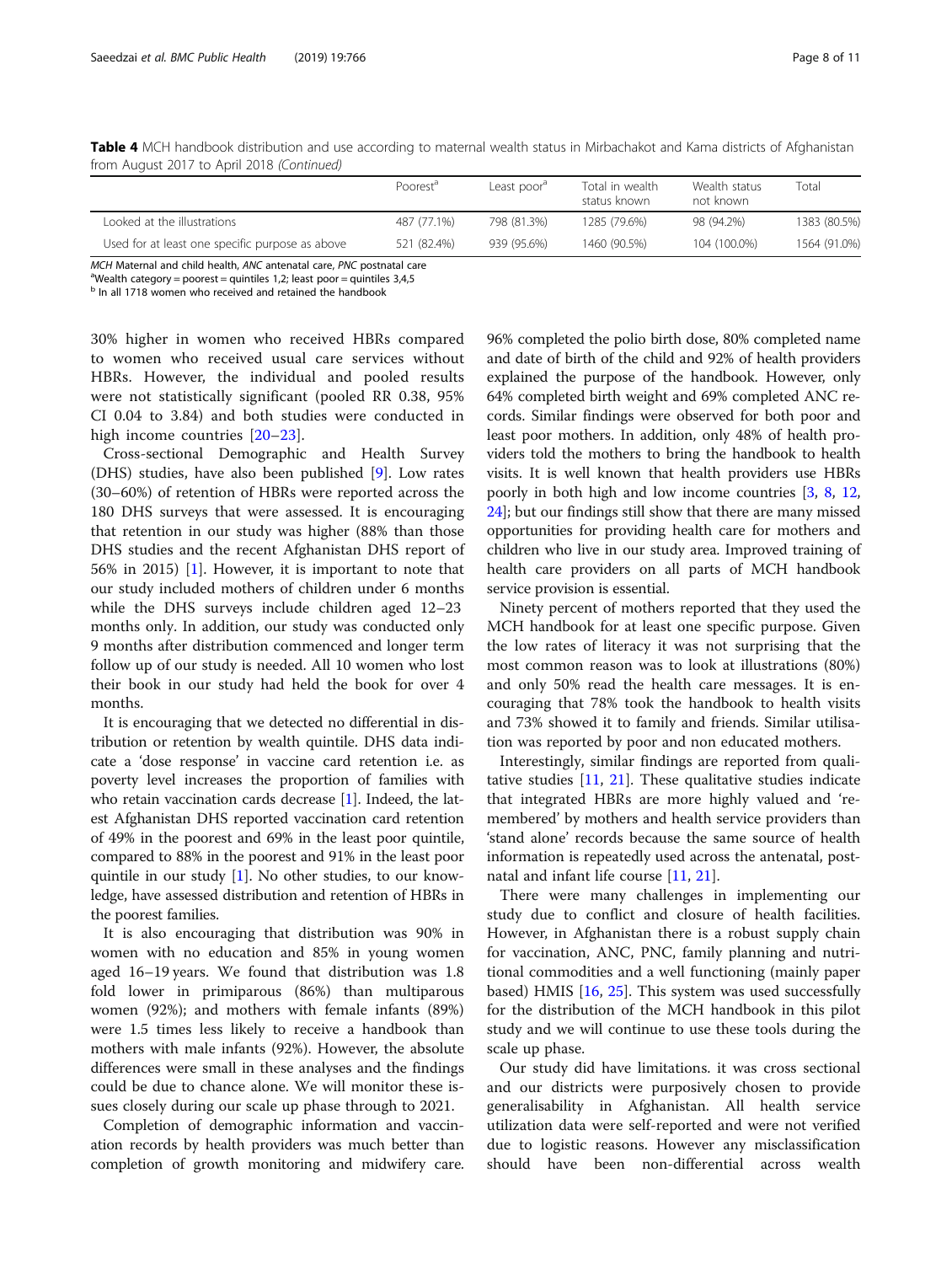|                    | Frequency          |                 |              | Crude analysis      |                | Adjusted analysis <sup>a</sup> |       |
|--------------------|--------------------|-----------------|--------------|---------------------|----------------|--------------------------------|-------|
|                    | Total              | Did not receive | Received     | OR (95% CI)         | $\overline{p}$ | aOR (95% CI)                   | р     |
|                    | $n = 1793^{\rm b}$ | $n = 170$       | $n = 1623$   |                     | value          |                                | value |
| Wealth groupings   |                    |                 |              |                     |                |                                |       |
| Poorest            | 713 (100%)         | 80 (11.2%)      | 633 (88.8%)  | 1.00                |                | 1.00                           |       |
| Least poor         | 1080 (100%)        | 90 (8.3%)       | 990 (91.7%)  | $1.39(1.01 - 1.91)$ | 0.042          | $1.26(0.91 - 1.77)$            | 0.165 |
| Wealth quintile    |                    |                 |              |                     |                |                                |       |
| 1 (poorest)        | 356 (100%)         | 45 (12.6%)      | 311 (87.4%)  | 1.00                |                | 1.00                           |       |
| 2                  | 357 (100%)         | 35 (9.8%)       | 322 (90.2%)  | $1.33(0.83 - 2.13)$ | 0.231          | $1.34(0.83 - 2.16)$            | 0.239 |
| 3                  | 360 (100%)         | 28 (7.8%)       | 332 (92.2%)  | 1.72 (1.04-2.82)    | 0.033          | $1.51(0.90 - 2.52)$            | 0.115 |
| 4                  | 360 (100%)         | 31 (8.6%)       | 329 (91.4%)  | $1.54(0.95 - 2.49)$ | 0.082          | 1.35 (0.81-2.26)               | 0.247 |
| 5 (least poor)     | 360 (100%)         | 31 (8.6%)       | 329 (91.4%)  | $1.54(0.95 - 2.49)$ | 0.082          | $1.51(0.91 - 2.50)$            | 0.113 |
| Maternal education |                    |                 |              |                     |                |                                |       |
| No education       | 1409 (100%)        | 140 (9.9%)      | 1269 (90.1%) | 1.00                |                | 1.00                           |       |
| Primary            | 141 (%)            | 12 (8.5%)       | 129 (91.5%)  | $1.19(0.64 - 2.20)$ | 0.588          | $0.87(0.45 - 1.67)$            | 0.677 |
| Secondary+         | 156 (%)            | 13 (8.3%)       | 143 (91.7%)  | $1.21(0.67 - 2.20)$ | 0.523          | $1.23(0.65 - 2.33)$            | 0.529 |
| Maternal age       |                    |                 |              |                     |                |                                |       |
| 16-19y             | 74 (100%)          | 11 (14.9%)      | 63 (85.1%)   | 1.00                |                | 1.00                           |       |
| 20-24y             | 546 (100%)         | 55 (10.1%)      | 491 (89.9%)  | $1.56(0.78 - 3.13)$ | 0.213          | $1.40(0.67 - 2.91)$            | 0.373 |
| $25 - 29v$         | 508 (100%)         | 34 (6.7%)       | 474 (93.3%)  | 2.43 (1.17 - 5.05)  | 0.017          | $1.71(0.77 - 3.81)$            | 0.188 |
| 30-34y             | 378 (100%)         | 40 (10.6%)      | 338 (89.4%)  | $1.48(0.72 - 3.03)$ | 0.289          | $1.06(0.47 - 2.40)$            | 0.879 |
| $35 + y$           | 287 (100%)         | 30 (10.5%)      | 257 (89.6%)  | $1.50(0.71 - 3.15)$ | 0.289          | $1.09(0.47 - 2.55)$            | 0.841 |
| Parity             |                    |                 |              |                     |                |                                |       |
| $\mathbf{1}$       | 294 (100%)         | 42 (14.3%)      | 252 (85.7%)  | 1.00                |                | 1.00                           |       |
| $2 - 6$            | 1195 (100%)        | 102 (8.5%)      | 1093 (91.5%) | $1.79(1.22 - 2.62)$ | 0.003          | $1.81(0.15 - 2.85)$            | 0.011 |
| $7+$               | 304 (100%)         | 26 (8.6%)       | 278 (91.5%)  | 1.78 1.06-2.99)     | 0.029          | 2.05 (1.09-3.88)               | 0.027 |
| Sex of child       |                    |                 |              |                     |                |                                |       |
| Female             | 844 (100%)         | 96 (11.4%)      | 748 (88.6%)  | 1.00                |                | 1.00                           |       |
| Male               | 949 (100%)         | 74 (7.8%)       | 875 (92.2%)  | 1.52 (1.10-2.09)    | 0.010          | $1.53(1.10 - 2.12)$            | 0.011 |
| Age of child       |                    |                 |              |                     |                |                                |       |
| < 1 m              | 104 (100%)         | 16 (15.4%)      | 88 (84.6%)   | 1.00                |                | 1.00                           |       |
| 1 <sub>m</sub>     | 247 (100%)         | 17 (6.9%)       | 230 (93.1%)  | 2.46 (1.19-5.08)    | 0.015          | 2.68 (1.27-5.67)               | 0.010 |
| 2m                 | 198 (100%)         | $9(4.6\%)$      | 189 (95.5%)  | 3.82 (1.62-8.98)    | 0.002          | 4.20 (1.74-10.13)              | 0.001 |
| 3m                 | 225 (100%)         | $8(3.6\%)$      | 217 (96.4%)  | 4.93 (2.04-11.9)    | 0.000          | 5.35 (2.04-14.00)              | 0.001 |
| 4 m                | 209 (100%)         | 13 (6.2%)       | 196 (93.8%)  | 2.74 (1.26-5.94)    | 0.011          | 2.93 (1.30-6.62)               | 0.010 |
| 5m                 | 230 (100%)         | 34 (14.8%)      | 196 (85.2%)  | $1.05(0.55 - 2.00)$ | 0.886          | $1.18(0.59 - 2.35)$            | 0.644 |
| $6m+$              | 580 (100%)         | 73 (12.6%)      | 507 (87.4%)  | $1.26(0.70-2.27)$   | 0.436          | $1.37(0.72 - 2.59)$            | 0.336 |
| District           |                    |                 |              |                     |                |                                |       |
| Kama               | 957 (100%)         | 102 (10.7%)     | 855 (89.3%)  | 1.00                |                | 1.00                           |       |
| Mirbachakot        | 836 (100%)         | 68 (8.1%)       | 768 (91.9%)  | $1.35(0.98 - 1.86)$ | 0.070          | $1.32(0.91 - 1.90)$            | 0.144 |

<span id="page-8-0"></span>Table 5 Association between socio demographic variables and MCH handbook distribution in Mirbachakot and Kama districts of Afghanistan from August 2017 to April 2018

MCH maternal and child health

Wealth category = poorest = quintiles 1,2; least poor = quintiles 3,4,5 OR odds ratio,  $aOR$  adjusted odds ratio

*OR* odds ratio, *aOR* adjusted odds ratio<br><sup>a</sup> Adjusted for quintile, maternal education, maternal age, parity, age of child, sex of child

 $^{\text{b}}$  In women who had known status of receipt of the MCH handbook and also had known socio economic data (n = 1793)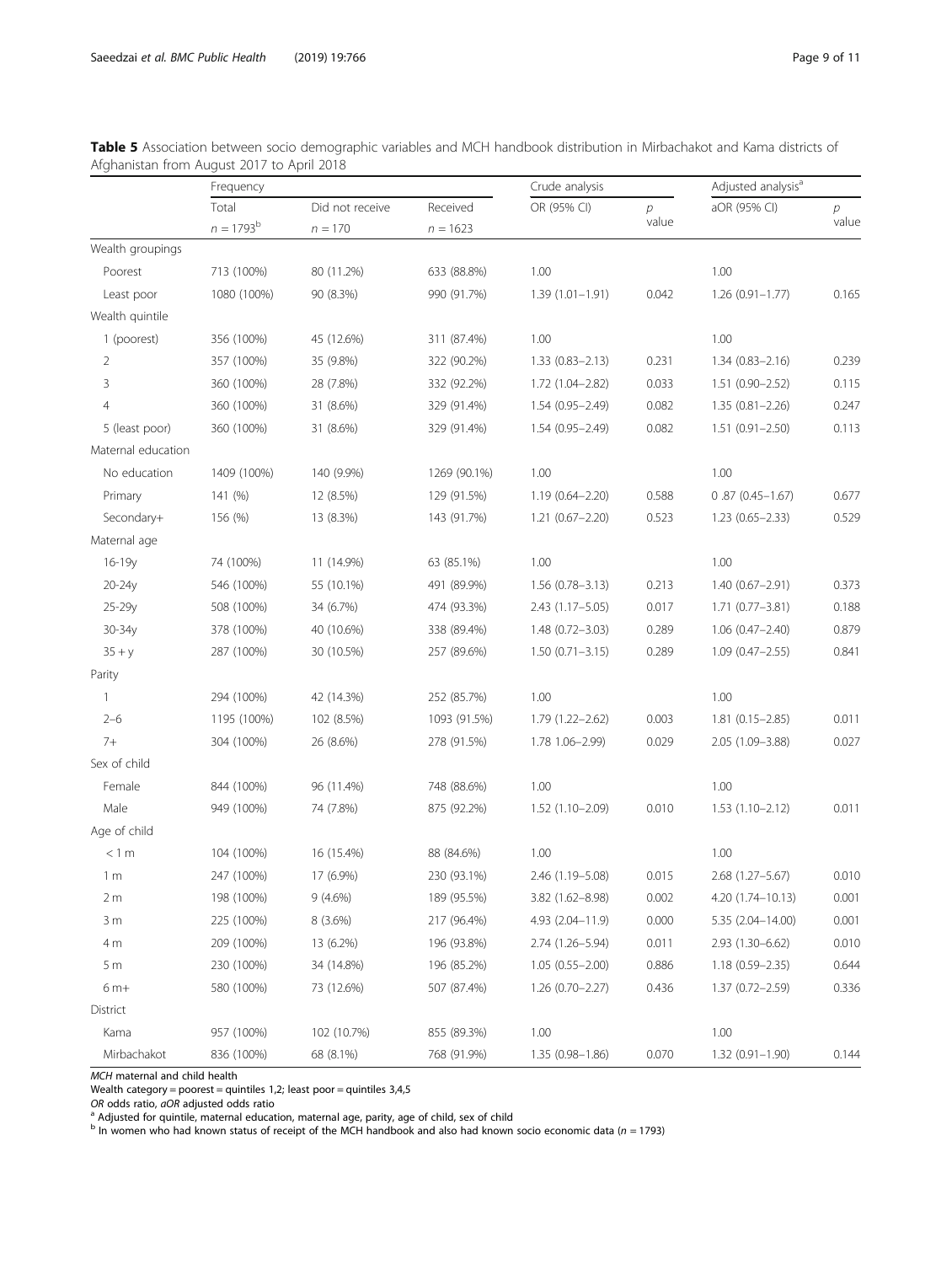<span id="page-9-0"></span>groupings. We were also only able to assess retention and use over 9 months and longer term follow up is needed. Important strengths included our population based implementation and evaluation and our large sample size. We had a high response rate and our well trained female field workers were able to interview mothers within the household. Retention and data recording were directly verified by the field work team.

Many MCH services including vaccination, ANC and growth monitoring are well known to have the poorest coverage in the poorest families [\[26](#page-10-0)], including in Afghanistan [\[27](#page-10-0)–[29\]](#page-10-0). Thus, it is encouraging that the MCH handbook, an integrated MCH HBR, could be implemented in the complex environment of rural Afghanistan and that it could reach high numbers of poor mothers. It also is encouraging that the Afghanistan MCH handbook appeared to be valued and used by mothers across all socio economic and education levels.

## Conclusions

Our study showed that we have the potential to achieve almost universal coverage of a very basic but very essential MCH service in Afghanistan. WHO recommends that HBRs should be prioritised in remote, fragile settings with dynamic population movements [3]. Thus, our MCH handbook will be scaled up over the next three years across all of Afghanistan and our scale up will include close monitoring and assessment of coverage and use across all families especially poor families living in remote areas.

## Additional files

[Additional file 1:](https://doi.org/10.1186/s12889-019-7076-7) Questionnaire used for data collection in the study. (PDF 975 kb)

[Additional file 2:](https://doi.org/10.1186/s12889-019-7076-7) Characteristics of the women who lost their MCH handbook in Mirbachakot and Kama districts of Afghanistan from August 2017 to April 2018. (PDF 360 kb)

#### Abbreviations

ANC: Antenatal care; HBR: Home based record; MCH: Maternal and child health; PNC: Postnatal care; WHO: World Health Organization

#### Acknowledgements

The authors acknowledge the active role of the Afghanistan MCH handbook technical working group which consisted of the Reproductive Maternal Newborn Child and Adolescent Health (RMNCAH) Directorate, Health Promotion Department, Public Nutrition Directorate, National Expanded Program of Immunisation, and the Evaluation Health Information Surveillance Department of the Ministry of Public Health (MoPH), and Japan International Cooperation Agency (JICA), United Nations Children's Emergency Fund (UNICEF), World Health Organization (WHO), United Nations Fund for Population Assessment (UNFPA) and the Afghanistan Midwifery Association (AMA). The authors also acknowledge Dr. Rahmatullah Niazmal and Dr. Mohammad Salim Bahadury who contributed to the implementation. We also wish to extend our gratitude to all the mothers who participated in this project.

#### Authors' contributions

All authors were part of the technical evaluation working group which conceptualized the first draft of the paper. SS was the principal investigator of the study. ZA, SHemat, SHadad, MR, YI, MA and KO designed and monitored the intervention. SS, IS, ZA, KY, JB, KE and KO designed the study. KE wrote the first draft of the paper. JB, SS and KE conducted and AS and KO assisted the analyses. The other authors all made substantial contributions to the conception or design of the work, or the acquisition, analysis or interpretation of data and revised the work critically for important intellectual content. All authors read and approved the final manuscript.

#### Funding

The study was funded by Japan international Cooperation Agency (JICA). JICA, the funding agency, provided financial and technical support to the Ministry of Public Health of Afghanistan in designing, implementing the pilot-project and co-designing of the evaluation study in partnership with UNICEF. The funding agency had no specific role in decision making about the data collection, analysis, and interpretation of the data or writing this manuscript.

#### Availability of data and materials

The datasets used and/or analysed during the current study are available from the corresponding author on reasonable request.

#### Ethics approval and consent to participate

Ethical approval was obtained from the Afghanistan Ministry of Public Health (MoPH) Institutional Review Board (IRB) (study number 44041, received 19th March 2017). Informed written consent to participate was obtained from all participants included in this study.

#### Consent for publication

Not applicable.

#### Competing interests

The authors declare that they have no competing interests.

#### Author details

<sup>1</sup>Ministry of Public Health, Kabul, Afghanistan. <sup>2</sup>Japan International Cooperation Agency, Tokyo, Japan. <sup>3</sup>Tulane University, New Orleans, USA.<br><sup>4</sup>Maternal and Child Hoalth Consultant, Beirut, Lobanon. <sup>5</sup>UNICEE, New Yo Maternal and Child Health Consultant, Beirut, Lebanon. <sup>5</sup>UNICEF, New York USA. <sup>6</sup>UNICEF, Kabul, Afghanistan.

#### Received: 5 November 2018 Accepted: 30 May 2019 Published online: 17 June 2019

#### References

- 1. Central Statistics Organisation (CS0)Ministry public health (MoPH) and ICF 2017. In: Demographic and health survey. Kabul Afghanistan: Central Statistics Organization; 2015.
- 2. Higgins-Steele A, Lai D, Chikvaidze P, Yousufi K, Anwari Z, Peeperkorn R, Edmond K. Humanitarian and primary healthcare needs of refugee women and children in Afghanistan. BMC Med. 2017;15(1):196.
- 3. World Health Organization, WHO recommendations on home-based records for maternal, newborn and child health. September 2018. [http://](http://www.who.int/maternal_child_adolescent/documents/home-based-records-guidelines/en/) [www.who.int/maternal\\_child\\_adolescent/documents/home-based-records](http://www.who.int/maternal_child_adolescent/documents/home-based-records-guidelines/en/)[guidelines/en/.](http://www.who.int/maternal_child_adolescent/documents/home-based-records-guidelines/en/) Accessed 28 June 2018.
- 4. World Health Organization, Practical guide for the design, use and promotion of home-based Records in Immunization. WHO/IVB/15.05 ISBN: 978 92 4 150895 7. June 2015. [http://www.who.int/immunization/](http://www.who.int/immunization/monitoring_surveillance/routine/homebasedrecords/en/) [monitoring\\_surveillance/routine/homebasedrecords/en/.](http://www.who.int/immunization/monitoring_surveillance/routine/homebasedrecords/en/) Accessed 28 June 2018.
- 5. Brown DW, Gacic-Dobo M, Young SL. Home-based child vaccination records--a reflection on form. Vaccine. 2014;32(16):1775–7. [https://doi.org/](https://doi.org/10.1016/j.vaccine.2014.01.098) [10.1016/j.vaccine.2014.01.098](https://doi.org/10.1016/j.vaccine.2014.01.098). Epub 2014 Feb 13.
- 6. Young SL, Gacic-Dobo M, Brown DW. Results from a survey of national immunization programmes on home-based vaccination record practices in 2013. Int Health. 2015;7(4):247–55. <https://doi.org/10.1093/inthealth/ihv014> Epub 2015 Mar 2.
- 7. Osaki K, Hattori T, Kosen S. The role of home-based records in the establishment of a continuum of care for mothers, newborns, and children